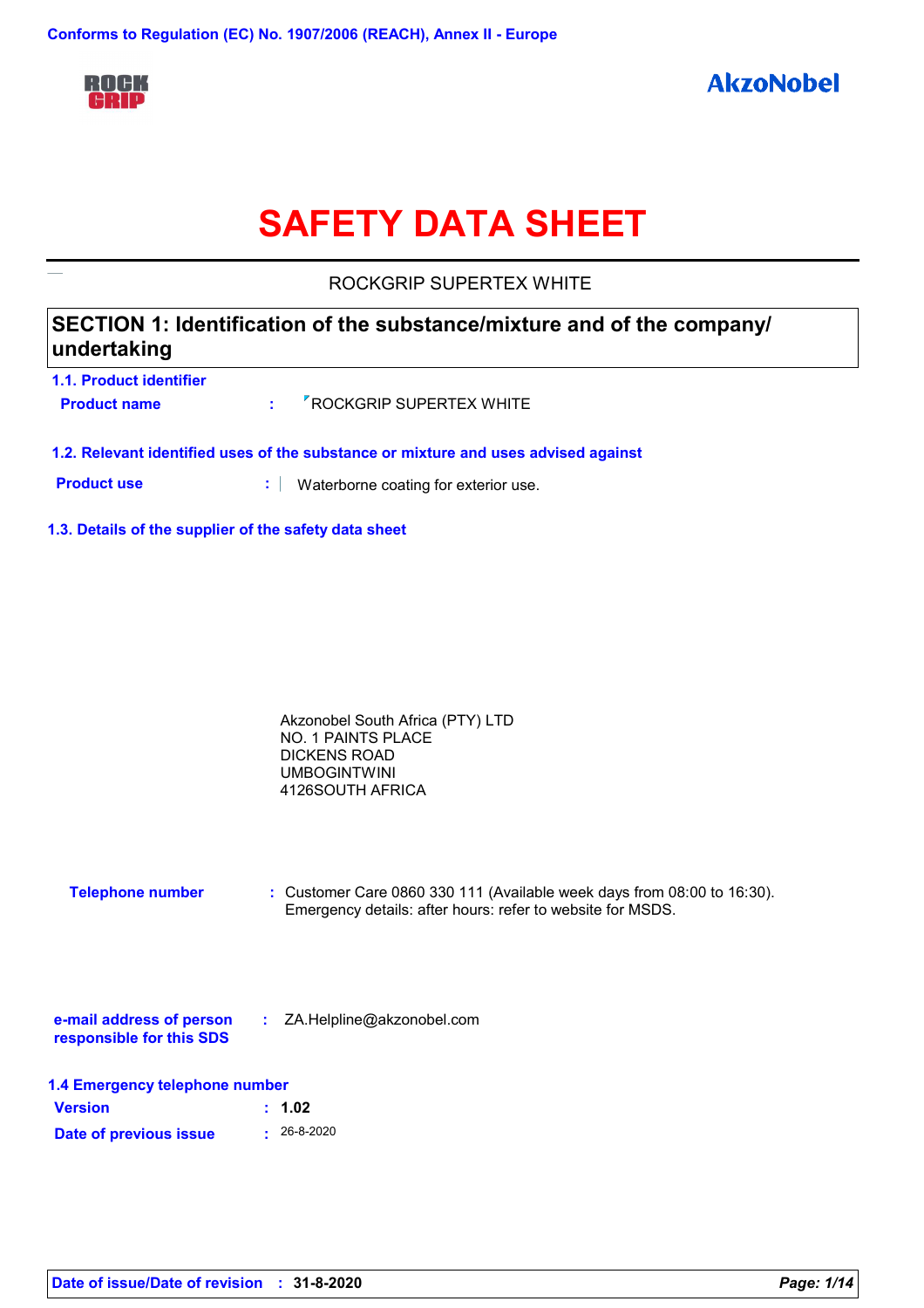# **SECTION 2: Hazards identification**

| 2.1 Classification of the substance or mixture                                                                                                                  |                                                                                                                              |
|-----------------------------------------------------------------------------------------------------------------------------------------------------------------|------------------------------------------------------------------------------------------------------------------------------|
| <b>Product definition</b>                                                                                                                                       | : Mixture                                                                                                                    |
| <b>Skin Sens. 1, H317</b><br>Aquatic Chronic 3, H412                                                                                                            | <b>Classification according to Regulation (EC) No. 1272/2008 [CLP/GHS]</b>                                                   |
|                                                                                                                                                                 | The product is classified as hazardous according to Regulation (EC) 1272/2008 as amended.                                    |
| <b>Ingredients of unknown</b><br>toxicity                                                                                                                       | $: 0\%$                                                                                                                      |
| <b>Ingredients of unknown</b><br>ecotoxicity                                                                                                                    | $: 0\%$                                                                                                                      |
|                                                                                                                                                                 | See Section 16 for the full text of the H statements declared above.                                                         |
|                                                                                                                                                                 | See Section 11 for more detailed information on health effects and symptoms.                                                 |
| 2.2 Label elements                                                                                                                                              |                                                                                                                              |
| <b>Hazard pictograms</b>                                                                                                                                        |                                                                                                                              |
| <b>Signal word</b>                                                                                                                                              | : Warning                                                                                                                    |
| <b>Hazard statements</b>                                                                                                                                        | : H317 - May cause an allergic skin reaction.                                                                                |
|                                                                                                                                                                 | H412 - Harmful to aquatic life with long lasting effects.                                                                    |
| <b>Precautionary statements</b>                                                                                                                                 |                                                                                                                              |
| <b>General</b>                                                                                                                                                  | : P102 - Keep out of reach of children.<br>P101 - If medical advice is needed, have product container or label at hand.      |
| <b>Prevention</b>                                                                                                                                               | : P262 - Do not get in eyes, on skin, or on clothing.                                                                        |
| <b>Response</b>                                                                                                                                                 | : P312 - Call a POISON CENTER or doctor/physician if you feel unwell.                                                        |
| <b>Storage</b>                                                                                                                                                  | : Not applicable.                                                                                                            |
| <b>Disposal</b>                                                                                                                                                 | : P501 - Dispose of contents and container in accordance with all local, regional,<br>national or international regulations. |
| <b>Hazardous ingredients</b>                                                                                                                                    | : $C(M)$ IT/MIT $(3:1)$<br>methylisothiazolinone                                                                             |
|                                                                                                                                                                 | Warning! Hazardous respirable droplets may be formed when sprayed. Do not<br>breathe spray or mist.                          |
| <b>Annex XVII - Restrictions</b><br>on the manufacture,<br>placing on the market and<br>use of certain dangerous<br>substances, mixtures and<br><b>articles</b> | : Not applicable.                                                                                                            |
| <b>Special packaging requirements</b>                                                                                                                           |                                                                                                                              |
| <b>Containers to be fitted</b><br>with child-resistant<br>fastenings                                                                                            | : Not applicable.                                                                                                            |
| <b>Tactile warning of danger</b>                                                                                                                                | : Not applicable.                                                                                                            |
| 2.3 Other hazards                                                                                                                                               |                                                                                                                              |
| Other hazards which do<br>not result in classification                                                                                                          | : None known.                                                                                                                |
|                                                                                                                                                                 |                                                                                                                              |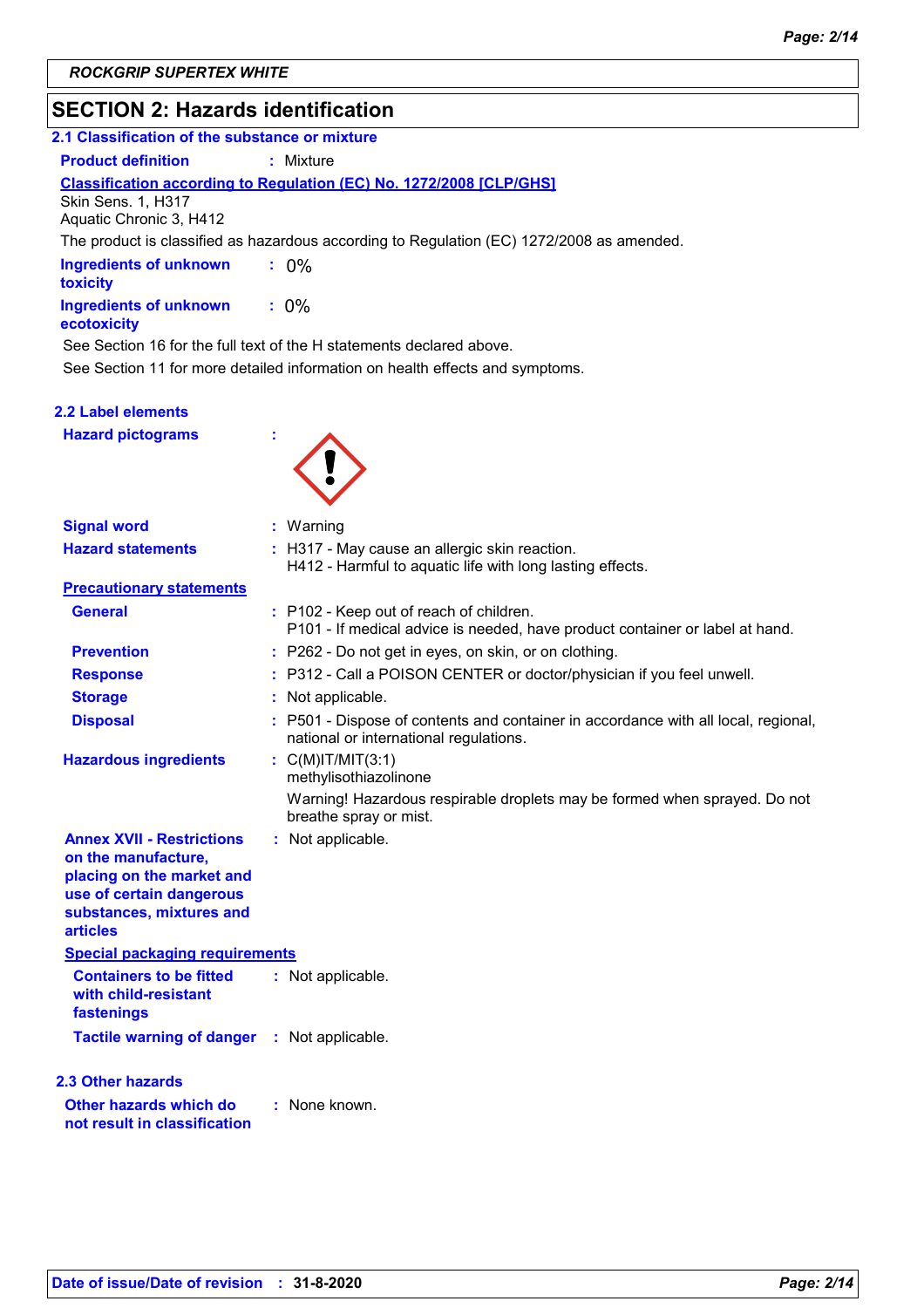## **SECTION 3: Composition/information on ingredients**

| <b>3.2 Mixtures</b>            | Mixture<br>÷.                                                             |               |                                                                                                                                                                                                                           |             |
|--------------------------------|---------------------------------------------------------------------------|---------------|---------------------------------------------------------------------------------------------------------------------------------------------------------------------------------------------------------------------------|-------------|
| <b>Product/ingredient name</b> | <b>Identifiers</b>                                                        | $\frac{9}{6}$ | <b>Regulation (EC) No.</b><br>1272/2008 [CLP]                                                                                                                                                                             | <b>Type</b> |
| ethanediol                     | EC: 203-473-3<br>CAS: 107-21-1<br>Index:<br>603-027-00-1                  | l≤0.1         | Acute Tox. 4, H302                                                                                                                                                                                                        | [1] [2]     |
| $C(M)$ IT/MIT $(3:1)$          | REACH #:<br>01-2120764691-48<br>CAS: 55965-84-9<br>Index:<br>613-167-00-5 | < 0.025       | Acute Tox. 3, H301<br>Acute Tox. 2, H310<br>Acute Tox. 2, H330<br>Skin Corr. 1C, H314<br>Eye Dam. 1, H318<br>Skin Sens. 1A, H317<br>Aquatic Acute 1, H400 (M=100)<br>Aquatic Chronic 1, H410 (M=100)                      | $[1]$       |
| 2-ethoxyethanol                | EC: 203-804-1<br>CAS: 110-80-5<br>Index:<br>603-012-00-X                  | ≤0.1          | Flam. Liq. 3, H226<br>Acute Tox. 4, H302<br>Acute Tox. 4, H312<br>Acute Tox. 4, H332<br>Repr. 1B, H360FD (Fertility and Unborn<br>child)                                                                                  | [1] [2]     |
| 2-methoxyethanol               | EC: 203-713-7<br>CAS: 109-86-4<br>Index:<br>603-011-00-4                  | ≤0.1          | Flam. Liq. 3, H226<br>Acute Tox. 4, H302<br>Acute Tox. 4, H312<br>Acute Tox. 4, H332<br>Repr. 1B, H360FD (Fertility and Unborn<br>child)<br>See Section 16 for<br>the full text of the H<br>statements declared<br>above. | [1] [2]     |

There are no additional ingredients present which, within the current knowledge of the supplier and in the concentrations applicable, are classified as hazardous to health or the environment, are PBTs, vPvBs or Substances of equivalent concern, or have been assigned a workplace exposure limit and hence require reporting in this section.

Type

[1] Substance classified with a health or environmental hazard

[2] Substance with a workplace exposure limit

[3] Substance meets the criteria for PBT according to Regulation (EC) No. 1907/2006, Annex XIII

[4] Substance meets the criteria for vPvB according to Regulation (EC) No. 1907/2006, Annex XIII

[5] Substance of equivalent concern

[6] Additional disclosure due to company policy

Occupational exposure limits, if available, are listed in Section 8.

## **SECTION 4: First aid measures**

| <b>4.1 Description of first aid measures</b> |                                                                                                                                                                                                             |
|----------------------------------------------|-------------------------------------------------------------------------------------------------------------------------------------------------------------------------------------------------------------|
| <b>General</b>                               | : In all cases of doubt, or when symptoms persist, seek medical attention. Never give<br>anything by mouth to an unconscious person. If unconscious, place in recovery<br>position and seek medical advice. |
| <b>Eye contact</b>                           | : Remove contact lenses, irrigate copiously with clean, fresh water, holding the<br>eyelids apart for at least 10 minutes and seek immediate medical advice.                                                |
| <b>Inhalation</b>                            | : Remove to fresh air. Keep person warm and at rest. If not breathing, if breathing is<br>irregular or if respiratory arrest occurs, provide artificial respiration or oxygen by<br>trained personnel.      |
| <b>Skin contact</b>                          | : Remove contaminated clothing and shoes. Wash skin thoroughly with soap and<br>water or use recognised skin cleanser. Do NOT use solvents or thinners.                                                     |
| Ingestion                                    | : If swallowed, seek medical advice immediately and show the container or label.<br>Keep person warm and at rest. Do NOT induce vomiting.                                                                   |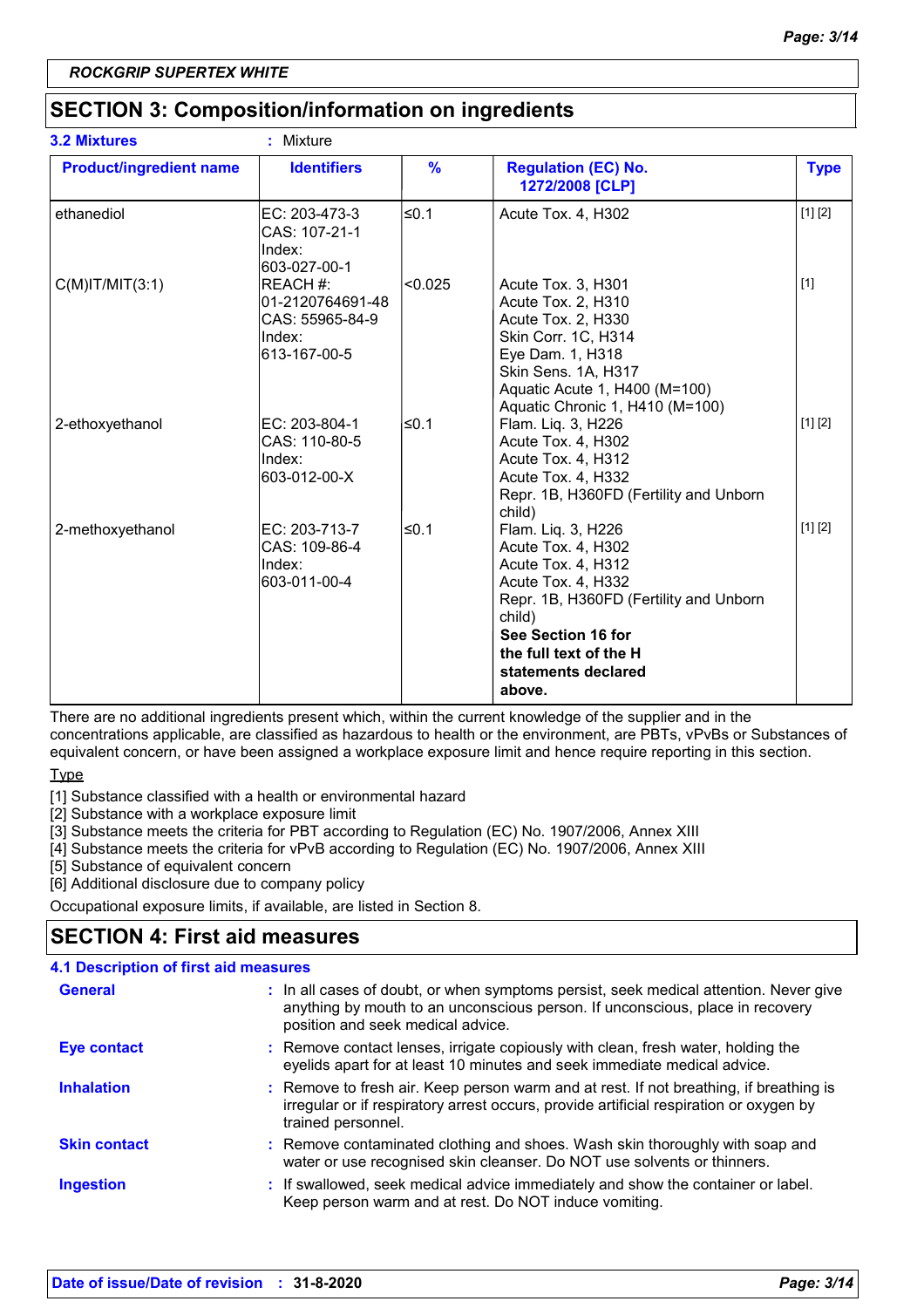#### **SECTION 4: First aid measures**

**Protection of first-aiders** : No action shall be taken involving any personal risk or without suitable training. It may be dangerous to the person providing aid to give mouth-to-mouth resuscitation. Wash contaminated clothing thoroughly with water before removing it, or wear gloves.

#### **4.2 Most important symptoms and effects, both acute and delayed**

There are no data available on the mixture itself. The mixture has been assessed following the conventional method of the CLP Regulation (EC) No 1272/2008 and is classified for toxicological properties accordingly. See Sections 2 and 3 for details.

Exposure to component solvent vapour concentrations in excess of the stated occupational exposure limit may result in adverse health effects such as mucous membrane and respiratory system irritation and adverse effects on the kidneys, liver and central nervous system. Symptoms and signs include headache, dizziness, fatigue, muscular weakness, drowsiness and, in extreme cases, loss of consciousness.

Solvents may cause some of the above effects by absorption through the skin. Repeated or prolonged contact with the mixture may cause removal of natural fat from the skin, resulting in non-allergic contact dermatitis and absorption through the skin.

If splashed in the eyes, the liquid may cause irritation and reversible damage.

Ingestion may cause nausea, diarrhea and vomiting.

This takes into account, where known, delayed and immediate effects and also chronic effects of components from short-term and long-term exposure by oral, inhalation and dermal routes of exposure and eye contact.

Contains C(M)IT/MIT(3:1), methylisothiazolinone. May produce an allergic reaction.

#### **4.3 Indication of any immediate medical attention and special treatment needed**

| <b>Notes to physician</b>  | : Treat symptomatically. Contact poison treatment specialist immediately if large<br>quantities have been ingested or inhaled. |
|----------------------------|--------------------------------------------------------------------------------------------------------------------------------|
| <b>Specific treatments</b> | No specific treatment.                                                                                                         |

See toxicological information (Section 11)

## **SECTION 5: Firefighting measures**

| 5.1 Extinguishing media                                  |                                                                                                                              |
|----------------------------------------------------------|------------------------------------------------------------------------------------------------------------------------------|
| <b>Suitable extinguishing</b><br>media                   | : Recommended: alcohol-resistant foam, $CO2$ , powders, water spray.                                                         |
| <b>Unsuitable extinguishing</b><br>media                 | : Do not use water jet.                                                                                                      |
|                                                          | 5.2 Special hazards arising from the substance or mixture                                                                    |
| <b>Hazards from the</b><br>substance or mixture          | : Fire will produce dense black smoke. Exposure to decomposition products may<br>cause a health hazard.                      |
| <b>Hazardous combustion</b><br>products                  | : Decomposition products may include the following materials: carbon monoxide,<br>carbon dioxide, smoke, oxides of nitrogen. |
| <b>5.3 Advice for firefighters</b>                       |                                                                                                                              |
| <b>Special protective actions</b><br>for fire-fighters   | : Cool closed containers exposed to fire with water. Do not release runoff from fire to<br>drains or watercourses.           |
| <b>Special protective</b><br>equipment for fire-fighters | : Appropriate breathing apparatus may be required.                                                                           |
|                                                          |                                                                                                                              |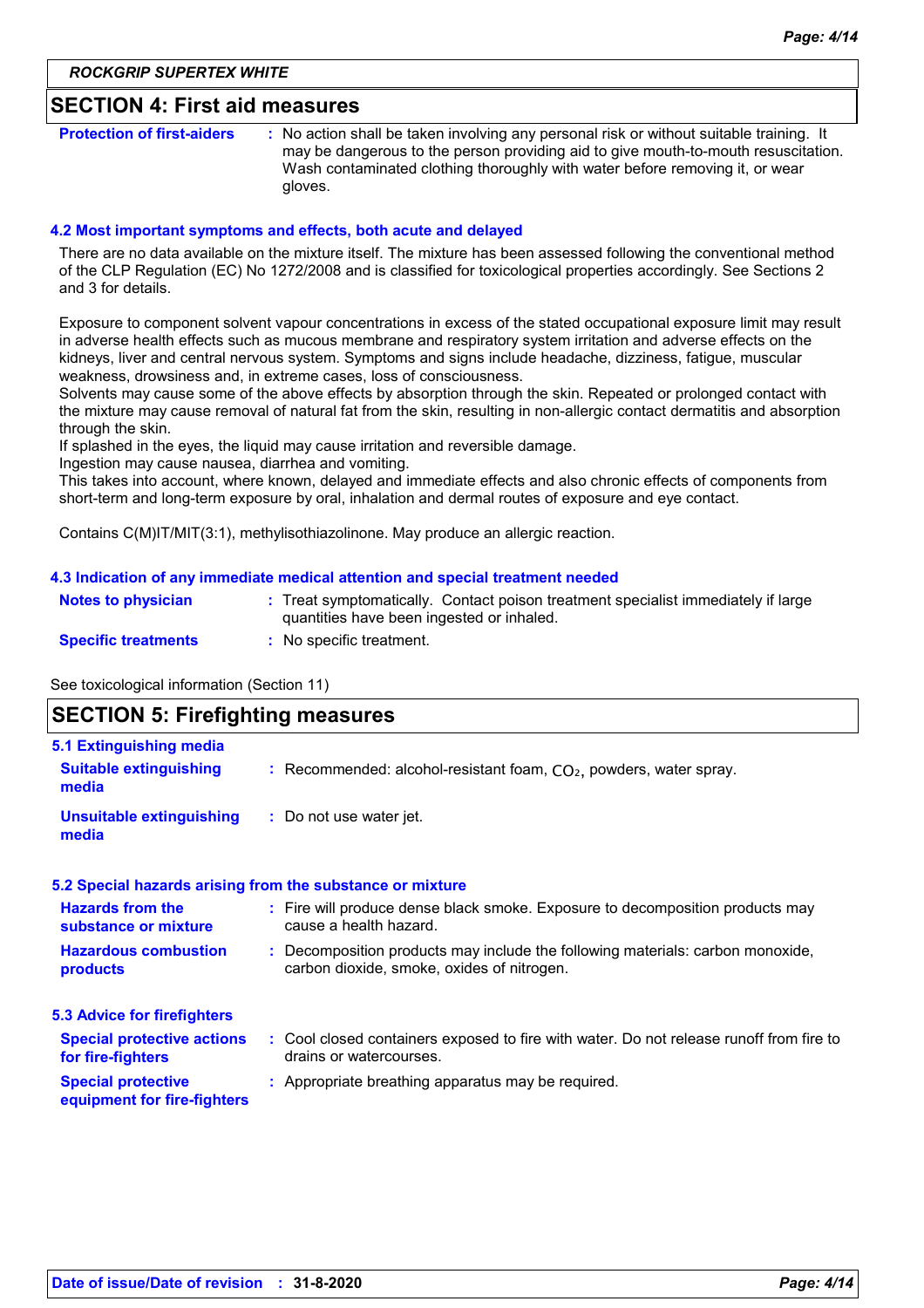### **SECTION 6: Accidental release measures**

| 6.1 Personal precautions, protective equipment and emergency procedures |  |                                                                                                                                                                                                                                                                                    |  |
|-------------------------------------------------------------------------|--|------------------------------------------------------------------------------------------------------------------------------------------------------------------------------------------------------------------------------------------------------------------------------------|--|
| For non-emergency<br>personnel                                          |  | : Exclude sources of ignition and ventilate the area. Avoid breathing vapour or mist.<br>Refer to protective measures listed in sections 7 and 8.                                                                                                                                  |  |
| For emergency responders                                                |  | : If specialised clothing is required to deal with the spillage, take note of any<br>information in Section 8 on suitable and unsuitable materials. See also the<br>information in "For non-emergency personnel".                                                                  |  |
| <b>6.2 Environmental</b><br>precautions                                 |  | : Do not allow to enter drains or watercourses. If the product contaminates lakes,<br>rivers, or sewers, inform the appropriate authorities in accordance with local<br>regulations.                                                                                               |  |
| 6.3 Methods and material<br>for containment and<br>cleaning up          |  | : Contain and collect spillage with non-combustible, absorbent material e.g. sand,<br>earth, vermiculite or diatomaceous earth and place in container for disposal<br>according to local regulations (see Section 13). Preferably clean with a detergent.<br>Avoid using solvents. |  |
| 6.4 Reference to other<br><b>sections</b>                               |  | : See Section 1 for emergency contact information.<br>See Section 8 for information on appropriate personal protective equipment.<br>See Section 13 for additional waste treatment information.                                                                                    |  |

## **SECTION 7: Handling and storage**

The information in this section contains generic advice and guidance. The list of Identified Uses in Section 1 should be consulted for any available use-specific information provided in the Exposure Scenario(s).

| <b>7.1 Precautions for safe</b><br>handling | : Prevent the creation of flammable or explosive concentrations of vapours in air and<br>avoid vapour concentrations higher than the occupational exposure limits.<br>In addition, the product should only be used in areas from which all naked lights and<br>other sources of ignition have been excluded. Electrical equipment should be<br>protected to the appropriate standard.<br>Mixture may charge electrostatically: always use earthing leads when transferring<br>from one container to another.<br>Operators should wear antistatic footwear and clothing and floors should be of the<br>conducting type.<br>Keep away from heat, sparks and flame. No sparking tools should be used.<br>Avoid contact with skin and eyes. Avoid the inhalation of dust, particulates, spray or<br>mist arising from the application of this mixture. Avoid inhalation of dust from<br>sanding.<br>Eating, drinking and smoking should be prohibited in areas where this material is<br>handled, stored and processed.<br>Put on appropriate personal protective equipment (see Section 8).<br>Never use pressure to empty. Container is not a pressure vessel.<br>Always keep in containers made from the same material as the original one.<br>Comply with the health and safety at work laws.<br>Do not allow to enter drains or watercourses.<br>Information on fire and explosion protection<br>Vapours are heavier than air and may spread along floors. Vapours may form<br>explosive mixtures with air. |
|---------------------------------------------|--------------------------------------------------------------------------------------------------------------------------------------------------------------------------------------------------------------------------------------------------------------------------------------------------------------------------------------------------------------------------------------------------------------------------------------------------------------------------------------------------------------------------------------------------------------------------------------------------------------------------------------------------------------------------------------------------------------------------------------------------------------------------------------------------------------------------------------------------------------------------------------------------------------------------------------------------------------------------------------------------------------------------------------------------------------------------------------------------------------------------------------------------------------------------------------------------------------------------------------------------------------------------------------------------------------------------------------------------------------------------------------------------------------------------------------------------------------------------------------------------------------|
|---------------------------------------------|--------------------------------------------------------------------------------------------------------------------------------------------------------------------------------------------------------------------------------------------------------------------------------------------------------------------------------------------------------------------------------------------------------------------------------------------------------------------------------------------------------------------------------------------------------------------------------------------------------------------------------------------------------------------------------------------------------------------------------------------------------------------------------------------------------------------------------------------------------------------------------------------------------------------------------------------------------------------------------------------------------------------------------------------------------------------------------------------------------------------------------------------------------------------------------------------------------------------------------------------------------------------------------------------------------------------------------------------------------------------------------------------------------------------------------------------------------------------------------------------------------------|

**7.2 Conditions for safe storage, including any incompatibilities**

Store in accordance with local regulations.

#### **Notes on joint storage**

Keep away from: oxidising agents, strong alkalis, strong acids.

#### **Additional information on storage conditions**

Observe label precautions. Store in a dry, cool and well-ventilated area. Keep away from heat and direct sunlight. Keep away from sources of ignition. No smoking. Prevent unauthorised access. Containers that have been opened must be carefully resealed and kept upright to prevent leakage.

#### **7.3 Specific end use(s)**

**Recommendations :** Not available.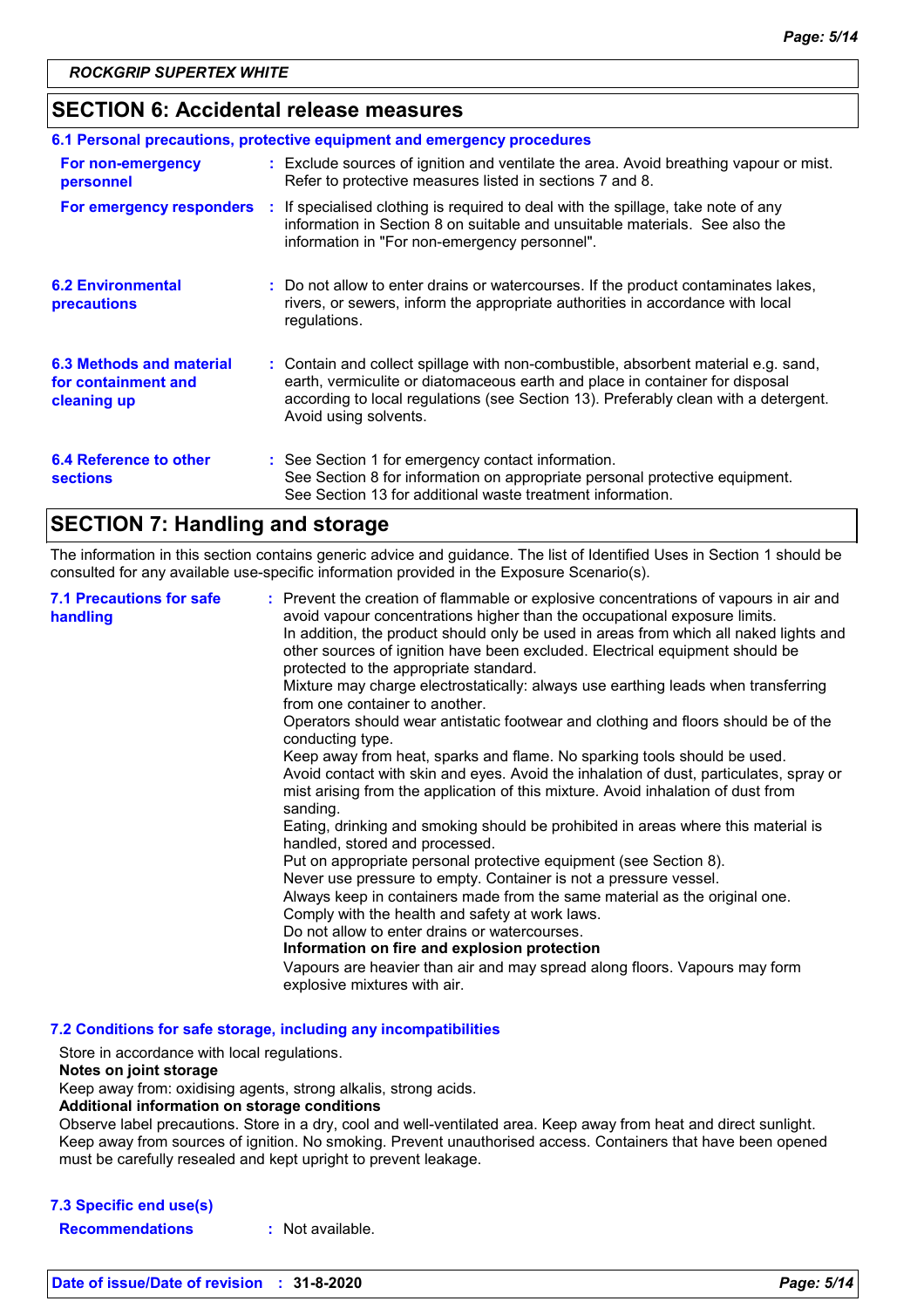## **SECTION 7: Handling and storage**

**Industrial sector specific : solutions** : Not available.

## **SECTION 8: Exposure controls/personal protection**

The information in this section contains generic advice and guidance. Information is provided based on typical anticipated uses of the product. Additional measures might be required for bulk handling or other uses that could significantly increase worker exposure or environmental releases.

#### **8.1 Control parameters**

#### **Occupational exposure limits**

| <b>Product/ingredient name</b>                  |           | <b>Exposure limit values</b>                                                                                                                                                                                                                                                                                                                                                                                                                                                                                                                                                                                                                                                                                                                                                                                                                                                                                                                                                                                          |  |  |
|-------------------------------------------------|-----------|-----------------------------------------------------------------------------------------------------------------------------------------------------------------------------------------------------------------------------------------------------------------------------------------------------------------------------------------------------------------------------------------------------------------------------------------------------------------------------------------------------------------------------------------------------------------------------------------------------------------------------------------------------------------------------------------------------------------------------------------------------------------------------------------------------------------------------------------------------------------------------------------------------------------------------------------------------------------------------------------------------------------------|--|--|
| ethanediol<br>2-ethoxyethanol                   |           | EU OEL (Europe, 2/2017). Absorbed through skin. Notes: list<br>of indicative occupational exposure limit values<br>TWA: 20 ppm 8 hours.<br>TWA: 52 mg/m <sup>3</sup> 8 hours.<br>STEL: 40 ppm 15 minutes.<br>STEL: 104 mg/m <sup>3</sup> 15 minutes.<br>EU OEL (Europe, 2/2017). Absorbed through skin. Notes: list<br>of indicative occupational exposure limit values<br>TWA: 8 mg/m <sup>3</sup> 8 hours.                                                                                                                                                                                                                                                                                                                                                                                                                                                                                                                                                                                                          |  |  |
| 2-methoxyethanol                                |           | TWA: 2 ppm 8 hours.<br>EU OEL (Europe, 2/2017). Absorbed through skin. Notes: list<br>of indicative occupational exposure limit values<br>TWA: 1 ppm 8 hours.                                                                                                                                                                                                                                                                                                                                                                                                                                                                                                                                                                                                                                                                                                                                                                                                                                                         |  |  |
| <b>Recommended monitoring</b><br>procedures     | required. | : If this product contains ingredients with exposure limits, personal, workplace<br>atmosphere or biological monitoring may be required to determine the effectiveness<br>of the ventilation or other control measures and/or the necessity to use respiratory<br>protective equipment. Reference should be made to monitoring standards, such as<br>the following: European Standard EN 689 (Workplace atmospheres - Guidance for<br>the assessment of exposure by inhalation to chemical agents for comparison with<br>limit values and measurement strategy) European Standard EN 14042 (Workplace<br>atmospheres - Guide for the application and use of procedures for the assessment<br>of exposure to chemical and biological agents) European Standard EN 482<br>(Workplace atmospheres - General requirements for the performance of procedures<br>for the measurement of chemical agents) Reference to national guidance<br>documents for methods for the determination of hazardous substances will also be |  |  |
| <b>DNELS/DMELS</b><br>No DNELs/DMELs available. |           |                                                                                                                                                                                                                                                                                                                                                                                                                                                                                                                                                                                                                                                                                                                                                                                                                                                                                                                                                                                                                       |  |  |
| <b>PNECs</b>                                    |           |                                                                                                                                                                                                                                                                                                                                                                                                                                                                                                                                                                                                                                                                                                                                                                                                                                                                                                                                                                                                                       |  |  |
| No PNECs available                              |           |                                                                                                                                                                                                                                                                                                                                                                                                                                                                                                                                                                                                                                                                                                                                                                                                                                                                                                                                                                                                                       |  |  |
| <b>8.2 Exposure controls</b>                    |           |                                                                                                                                                                                                                                                                                                                                                                                                                                                                                                                                                                                                                                                                                                                                                                                                                                                                                                                                                                                                                       |  |  |
| <b>Appropriate engineering</b><br>controls      |           | : Provide adequate ventilation. Where reasonably practicable, this should be<br>achieved by the use of local exhaust ventilation and good general extraction. If<br>these are not sufficient to maintain concentrations of particulates and solvent<br>vapours below the OEL, suitable respiratory protection must be worn.                                                                                                                                                                                                                                                                                                                                                                                                                                                                                                                                                                                                                                                                                           |  |  |
| <b>Individual protection measures</b>           |           |                                                                                                                                                                                                                                                                                                                                                                                                                                                                                                                                                                                                                                                                                                                                                                                                                                                                                                                                                                                                                       |  |  |
| <b>Hygiene measures</b>                         |           | : Wash hands, forearms and face thoroughly after handling chemical products, before<br>eating, smoking and using the lavatory and at the end of the working period.<br>Appropriate techniques should be used to remove potentially contaminated clothing.<br>Contaminated work clothing should not be allowed out of the workplace. Wash<br>contaminated clothing before reusing. Ensure that eyewash stations and safety<br>showers are close to the workstation location.                                                                                                                                                                                                                                                                                                                                                                                                                                                                                                                                           |  |  |
| <b>Eye/face protection</b>                      |           | : Use safety eyewear designed to protect against splash of liquids.                                                                                                                                                                                                                                                                                                                                                                                                                                                                                                                                                                                                                                                                                                                                                                                                                                                                                                                                                   |  |  |
| <b>Skin protection</b>                          |           |                                                                                                                                                                                                                                                                                                                                                                                                                                                                                                                                                                                                                                                                                                                                                                                                                                                                                                                                                                                                                       |  |  |
| <b>Hand protection</b>                          |           |                                                                                                                                                                                                                                                                                                                                                                                                                                                                                                                                                                                                                                                                                                                                                                                                                                                                                                                                                                                                                       |  |  |

**Gloves :**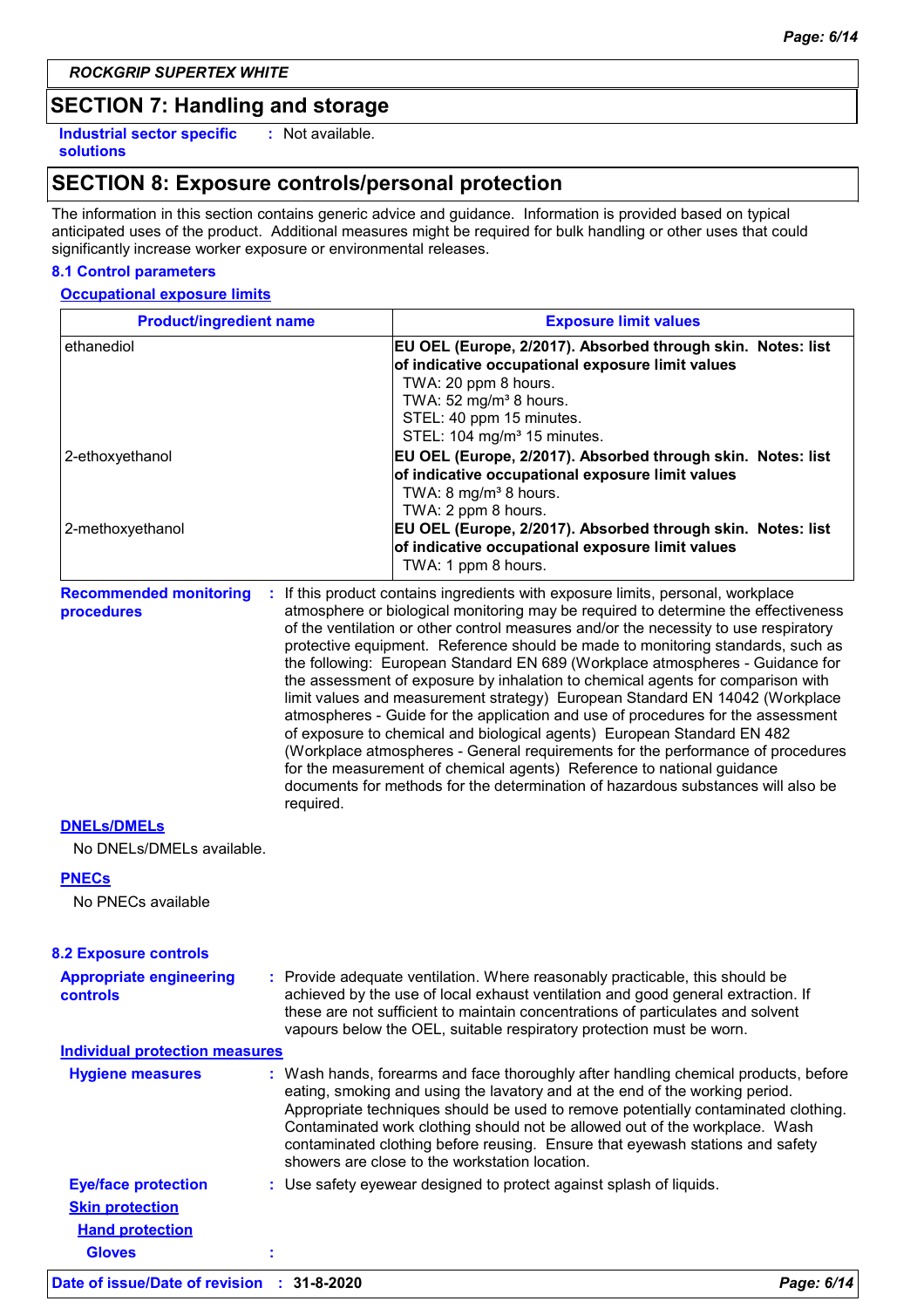## **SECTION 8: Exposure controls/personal protection**

| The performance or effectiveness of the glove may be reduced by physical/chemical<br>damage and poor maintenance.<br>: Personnel should wear antistatic clothing made of natural fibres or of high-<br><b>Body protection</b><br>temperature-resistant synthetic fibres.<br><b>Other skin protection</b><br>: Appropriate footwear and any additional skin protection measures should be<br>selected based on the task being performed and the risks involved and should be<br>approved by a specialist before handling this product.<br><b>Respiratory protection</b><br>: If workers are exposed to concentrations above the exposure limit, they must use<br>appropriate, certified respirators.<br>OLD LEAD-BASED PAINTS:<br>When surfaces are to be prepared for painting, account should be taken of the age<br>of the property and the possibility that lead-pigmented paint might be present. There<br>is a possibility that ingestion or inhalation of scrapings or dust arising from the<br>preparation work could cause health effects. As a working rule you should assume<br>that this will be the case if the age of the property is pre 1960.<br>Where possible wet sanding or chemical stripping methods should be used with<br>surfaces of this type to avoid the creation of dust. When dry sanding cannot be<br>avoided, and effective local exhaust ventilation is not available, it is recommended<br>that a dust respirator is worn, that is approved for use with lead dusts, and its type<br>selected on the basis of the COSHH assessment, taking into account the<br>Workplace Exposure Limit for lead in air. Furthermore, steps should be taken to<br>ensure containment of the dusts created, and that all practicable measures are<br>taken to clean up thoroughly all deposits of dusts in and around the affected area.<br>Respiratory protection in case of dust or spray mist formation. (particle filter EN143<br>type P2) Respiratory protection in case of vapour formation. (half mask with<br>combination filter A2-P2 til concentrations of 0,5 Vol%.)<br>The current Control of Lead at Work Regulations approved code of practice should<br>be consulted for advice on protective clothing and personal hygiene precautions.<br>Care should also be taken to exclude visitors, members of the household and<br>especially children from the affected area, during the actual work and the<br>subsequent clean up operations. All scrapings, dust, etc. should be disposed of by<br>the professional painting contractor as Hazardous Waste.<br>Extra precautions will also need to be taken when burning off old lead-based paints<br>because fumes containing lead will be produced. It is recommended that a<br>respirator, approved for use with particulate fumes of lead is selected on the basis<br>of the COSHH assessment, taking into account the Workplace Exposure Limit for<br>lead in air. Similar precautions to those given above about sanding should be taken<br>with reference to protective clothing, disposal of scrapings and dusts, and exclusion<br>of other personnel and especially children from the building during actual work and<br>the subsequent clean up operations.<br>Avoid the inhalation of dust. Wear suitable face mask if dry sanding. Special<br>precautions should be taken during surface preparation of pre-1960s paint surfaces<br>over wood and metal as they may contain harmful lead.<br>Do not allow to enter drains or watercourses.<br><b>Environmental exposure</b><br>controls |  | When prolonged or frequently repeated contact may occur, a glove with a protection<br>class of 6 (breakthrough time >480 minutes according to EN374) is recommended.<br>Recommended gloves: Viton ® or Nitrile, thickness ≥ 0.38 mm.<br>When only brief contact is expected, a glove with protection class of 2 or higher<br>(breakthrough time > 30 minutes according to EN374) is recommended.<br>Recommended gloves: Nitrile, thickness $\geq 0.12$ mm.<br>Gloves should be replaced regularly and if there is any sign of damage to the glove<br>material. |
|-------------------------------------------------------------------------------------------------------------------------------------------------------------------------------------------------------------------------------------------------------------------------------------------------------------------------------------------------------------------------------------------------------------------------------------------------------------------------------------------------------------------------------------------------------------------------------------------------------------------------------------------------------------------------------------------------------------------------------------------------------------------------------------------------------------------------------------------------------------------------------------------------------------------------------------------------------------------------------------------------------------------------------------------------------------------------------------------------------------------------------------------------------------------------------------------------------------------------------------------------------------------------------------------------------------------------------------------------------------------------------------------------------------------------------------------------------------------------------------------------------------------------------------------------------------------------------------------------------------------------------------------------------------------------------------------------------------------------------------------------------------------------------------------------------------------------------------------------------------------------------------------------------------------------------------------------------------------------------------------------------------------------------------------------------------------------------------------------------------------------------------------------------------------------------------------------------------------------------------------------------------------------------------------------------------------------------------------------------------------------------------------------------------------------------------------------------------------------------------------------------------------------------------------------------------------------------------------------------------------------------------------------------------------------------------------------------------------------------------------------------------------------------------------------------------------------------------------------------------------------------------------------------------------------------------------------------------------------------------------------------------------------------------------------------------------------------------------------------------------------------------------------------------------------------------------------------------------------------------------------------------------------------------------------------------------------------------------------------------------------------------------------------------------------------------------------------------------------------------------------------------------------------------------------------------------------------|--|----------------------------------------------------------------------------------------------------------------------------------------------------------------------------------------------------------------------------------------------------------------------------------------------------------------------------------------------------------------------------------------------------------------------------------------------------------------------------------------------------------------------------------------------------------------|
|                                                                                                                                                                                                                                                                                                                                                                                                                                                                                                                                                                                                                                                                                                                                                                                                                                                                                                                                                                                                                                                                                                                                                                                                                                                                                                                                                                                                                                                                                                                                                                                                                                                                                                                                                                                                                                                                                                                                                                                                                                                                                                                                                                                                                                                                                                                                                                                                                                                                                                                                                                                                                                                                                                                                                                                                                                                                                                                                                                                                                                                                                                                                                                                                                                                                                                                                                                                                                                                                                                                                                                               |  |                                                                                                                                                                                                                                                                                                                                                                                                                                                                                                                                                                |
|                                                                                                                                                                                                                                                                                                                                                                                                                                                                                                                                                                                                                                                                                                                                                                                                                                                                                                                                                                                                                                                                                                                                                                                                                                                                                                                                                                                                                                                                                                                                                                                                                                                                                                                                                                                                                                                                                                                                                                                                                                                                                                                                                                                                                                                                                                                                                                                                                                                                                                                                                                                                                                                                                                                                                                                                                                                                                                                                                                                                                                                                                                                                                                                                                                                                                                                                                                                                                                                                                                                                                                               |  |                                                                                                                                                                                                                                                                                                                                                                                                                                                                                                                                                                |
|                                                                                                                                                                                                                                                                                                                                                                                                                                                                                                                                                                                                                                                                                                                                                                                                                                                                                                                                                                                                                                                                                                                                                                                                                                                                                                                                                                                                                                                                                                                                                                                                                                                                                                                                                                                                                                                                                                                                                                                                                                                                                                                                                                                                                                                                                                                                                                                                                                                                                                                                                                                                                                                                                                                                                                                                                                                                                                                                                                                                                                                                                                                                                                                                                                                                                                                                                                                                                                                                                                                                                                               |  |                                                                                                                                                                                                                                                                                                                                                                                                                                                                                                                                                                |
|                                                                                                                                                                                                                                                                                                                                                                                                                                                                                                                                                                                                                                                                                                                                                                                                                                                                                                                                                                                                                                                                                                                                                                                                                                                                                                                                                                                                                                                                                                                                                                                                                                                                                                                                                                                                                                                                                                                                                                                                                                                                                                                                                                                                                                                                                                                                                                                                                                                                                                                                                                                                                                                                                                                                                                                                                                                                                                                                                                                                                                                                                                                                                                                                                                                                                                                                                                                                                                                                                                                                                                               |  |                                                                                                                                                                                                                                                                                                                                                                                                                                                                                                                                                                |
|                                                                                                                                                                                                                                                                                                                                                                                                                                                                                                                                                                                                                                                                                                                                                                                                                                                                                                                                                                                                                                                                                                                                                                                                                                                                                                                                                                                                                                                                                                                                                                                                                                                                                                                                                                                                                                                                                                                                                                                                                                                                                                                                                                                                                                                                                                                                                                                                                                                                                                                                                                                                                                                                                                                                                                                                                                                                                                                                                                                                                                                                                                                                                                                                                                                                                                                                                                                                                                                                                                                                                                               |  |                                                                                                                                                                                                                                                                                                                                                                                                                                                                                                                                                                |
|                                                                                                                                                                                                                                                                                                                                                                                                                                                                                                                                                                                                                                                                                                                                                                                                                                                                                                                                                                                                                                                                                                                                                                                                                                                                                                                                                                                                                                                                                                                                                                                                                                                                                                                                                                                                                                                                                                                                                                                                                                                                                                                                                                                                                                                                                                                                                                                                                                                                                                                                                                                                                                                                                                                                                                                                                                                                                                                                                                                                                                                                                                                                                                                                                                                                                                                                                                                                                                                                                                                                                                               |  |                                                                                                                                                                                                                                                                                                                                                                                                                                                                                                                                                                |
|                                                                                                                                                                                                                                                                                                                                                                                                                                                                                                                                                                                                                                                                                                                                                                                                                                                                                                                                                                                                                                                                                                                                                                                                                                                                                                                                                                                                                                                                                                                                                                                                                                                                                                                                                                                                                                                                                                                                                                                                                                                                                                                                                                                                                                                                                                                                                                                                                                                                                                                                                                                                                                                                                                                                                                                                                                                                                                                                                                                                                                                                                                                                                                                                                                                                                                                                                                                                                                                                                                                                                                               |  |                                                                                                                                                                                                                                                                                                                                                                                                                                                                                                                                                                |
|                                                                                                                                                                                                                                                                                                                                                                                                                                                                                                                                                                                                                                                                                                                                                                                                                                                                                                                                                                                                                                                                                                                                                                                                                                                                                                                                                                                                                                                                                                                                                                                                                                                                                                                                                                                                                                                                                                                                                                                                                                                                                                                                                                                                                                                                                                                                                                                                                                                                                                                                                                                                                                                                                                                                                                                                                                                                                                                                                                                                                                                                                                                                                                                                                                                                                                                                                                                                                                                                                                                                                                               |  |                                                                                                                                                                                                                                                                                                                                                                                                                                                                                                                                                                |
|                                                                                                                                                                                                                                                                                                                                                                                                                                                                                                                                                                                                                                                                                                                                                                                                                                                                                                                                                                                                                                                                                                                                                                                                                                                                                                                                                                                                                                                                                                                                                                                                                                                                                                                                                                                                                                                                                                                                                                                                                                                                                                                                                                                                                                                                                                                                                                                                                                                                                                                                                                                                                                                                                                                                                                                                                                                                                                                                                                                                                                                                                                                                                                                                                                                                                                                                                                                                                                                                                                                                                                               |  |                                                                                                                                                                                                                                                                                                                                                                                                                                                                                                                                                                |
|                                                                                                                                                                                                                                                                                                                                                                                                                                                                                                                                                                                                                                                                                                                                                                                                                                                                                                                                                                                                                                                                                                                                                                                                                                                                                                                                                                                                                                                                                                                                                                                                                                                                                                                                                                                                                                                                                                                                                                                                                                                                                                                                                                                                                                                                                                                                                                                                                                                                                                                                                                                                                                                                                                                                                                                                                                                                                                                                                                                                                                                                                                                                                                                                                                                                                                                                                                                                                                                                                                                                                                               |  |                                                                                                                                                                                                                                                                                                                                                                                                                                                                                                                                                                |
|                                                                                                                                                                                                                                                                                                                                                                                                                                                                                                                                                                                                                                                                                                                                                                                                                                                                                                                                                                                                                                                                                                                                                                                                                                                                                                                                                                                                                                                                                                                                                                                                                                                                                                                                                                                                                                                                                                                                                                                                                                                                                                                                                                                                                                                                                                                                                                                                                                                                                                                                                                                                                                                                                                                                                                                                                                                                                                                                                                                                                                                                                                                                                                                                                                                                                                                                                                                                                                                                                                                                                                               |  |                                                                                                                                                                                                                                                                                                                                                                                                                                                                                                                                                                |
|                                                                                                                                                                                                                                                                                                                                                                                                                                                                                                                                                                                                                                                                                                                                                                                                                                                                                                                                                                                                                                                                                                                                                                                                                                                                                                                                                                                                                                                                                                                                                                                                                                                                                                                                                                                                                                                                                                                                                                                                                                                                                                                                                                                                                                                                                                                                                                                                                                                                                                                                                                                                                                                                                                                                                                                                                                                                                                                                                                                                                                                                                                                                                                                                                                                                                                                                                                                                                                                                                                                                                                               |  |                                                                                                                                                                                                                                                                                                                                                                                                                                                                                                                                                                |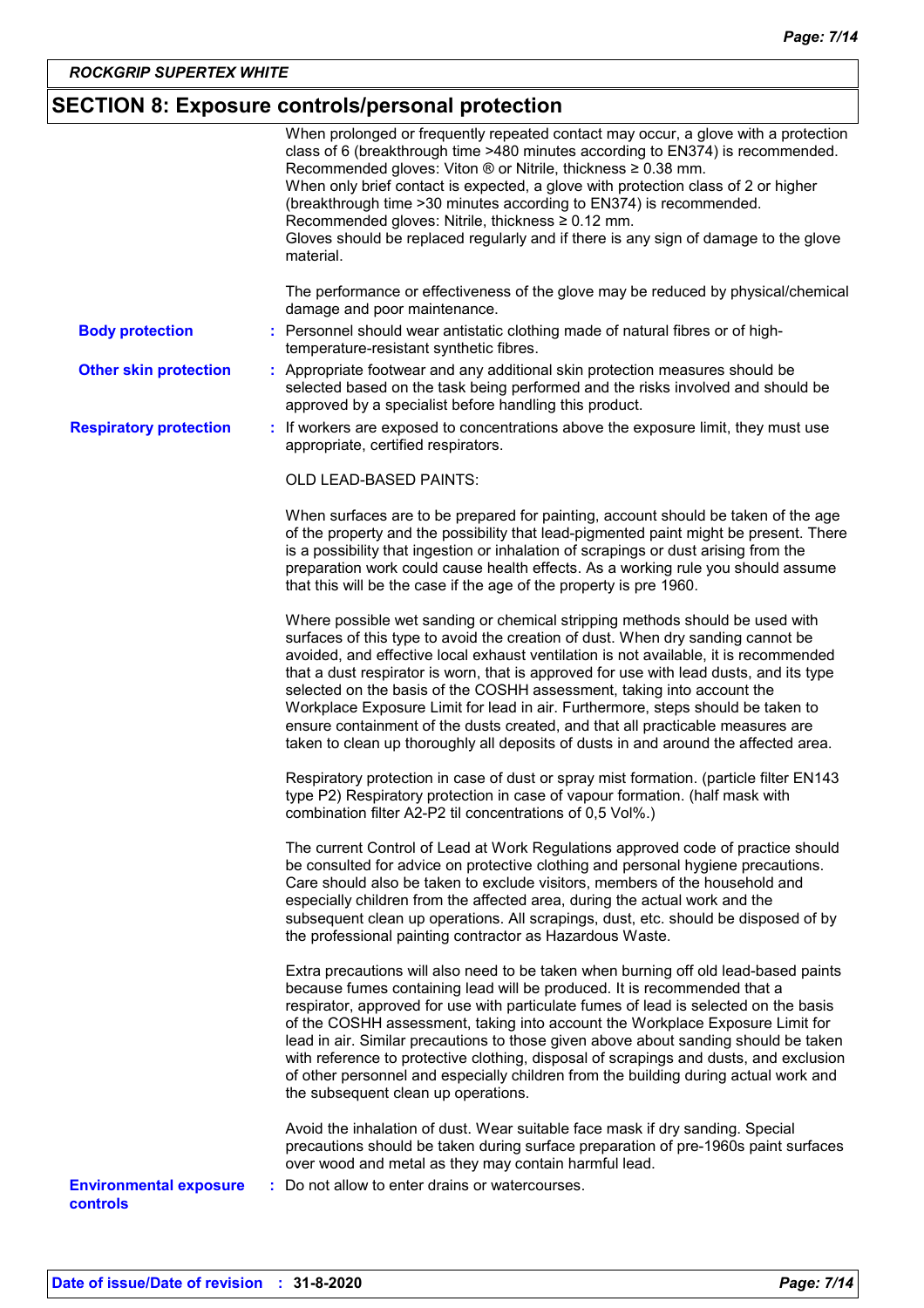## **SECTION 9: Physical and chemical properties**

| 9.1. Information on basic physical and chemical properties        |                                                               |
|-------------------------------------------------------------------|---------------------------------------------------------------|
| <b>Appearance</b>                                                 |                                                               |
| <b>Physical state</b>                                             | $:$ Liquid.                                                   |
| <b>Colour</b>                                                     | : Various: See label.                                         |
| <b>Odour</b>                                                      | Not available.                                                |
| <b>Odour threshold</b>                                            | Not available.                                                |
| pH                                                                | 9                                                             |
| <b>Melting point/freezing point</b>                               | : Not available.                                              |
| Initial boiling point and boiling<br>range                        | $: 100^{\circ}$ C                                             |
| <b>Flash point</b>                                                | Not applicable.                                               |
| <b>Evaporation rate</b>                                           | : Not available.                                              |
| <b>Upper/lower flammability or</b><br>explosive limits            | : Not available.                                              |
| <b>Vapour pressure</b>                                            | Not available.                                                |
| <b>Vapour density</b>                                             | Not available.                                                |
| <b>Relative density</b>                                           | : 1.467                                                       |
| <b>Solubility(ies)</b>                                            | : Easily soluble in the following materials: cold water.      |
| <b>Partition coefficient: n-octanol/: Not available.</b><br>water |                                                               |
| <b>Auto-ignition temperature</b>                                  | : Not available.                                              |
| <b>Decomposition temperature</b>                                  | : Not available.                                              |
| <b>Viscosity</b>                                                  | : Kinematic (room temperature): $10.91 \text{ cm}^2/\text{s}$ |
| <b>Explosive properties</b>                                       | Not available.                                                |
| <b>Oxidising properties</b>                                       | : Not available.                                              |
| 9.2. Other information                                            |                                                               |
| <b>Solubility in water</b>                                        | : Not available.                                              |

## **SECTION 10: Stability and reactivity**

| <b>10.1 Reactivity</b>                            | : No specific test data related to reactivity available for this product or its ingredients.                                        |
|---------------------------------------------------|-------------------------------------------------------------------------------------------------------------------------------------|
| <b>10.2 Chemical stability</b>                    | : Stable under recommended storage and handling conditions (see Section 7).                                                         |
| <b>10.3 Possibility of</b><br>hazardous reactions | : Under normal conditions of storage and use, hazardous reactions will not occur.                                                   |
| <b>10.4 Conditions to avoid</b>                   | : When exposed to high temperatures may produce hazardous decomposition<br>products.                                                |
| <b>10.5 Incompatible materials</b>                | : Keep away from the following materials to prevent strong exothermic reactions:<br>oxidising agents, strong alkalis, strong acids. |
| <b>10.6 Hazardous</b><br>decomposition products   | : Decomposition products may include the following materials: carbon monoxide,<br>carbon dioxide, smoke, oxides of nitrogen.        |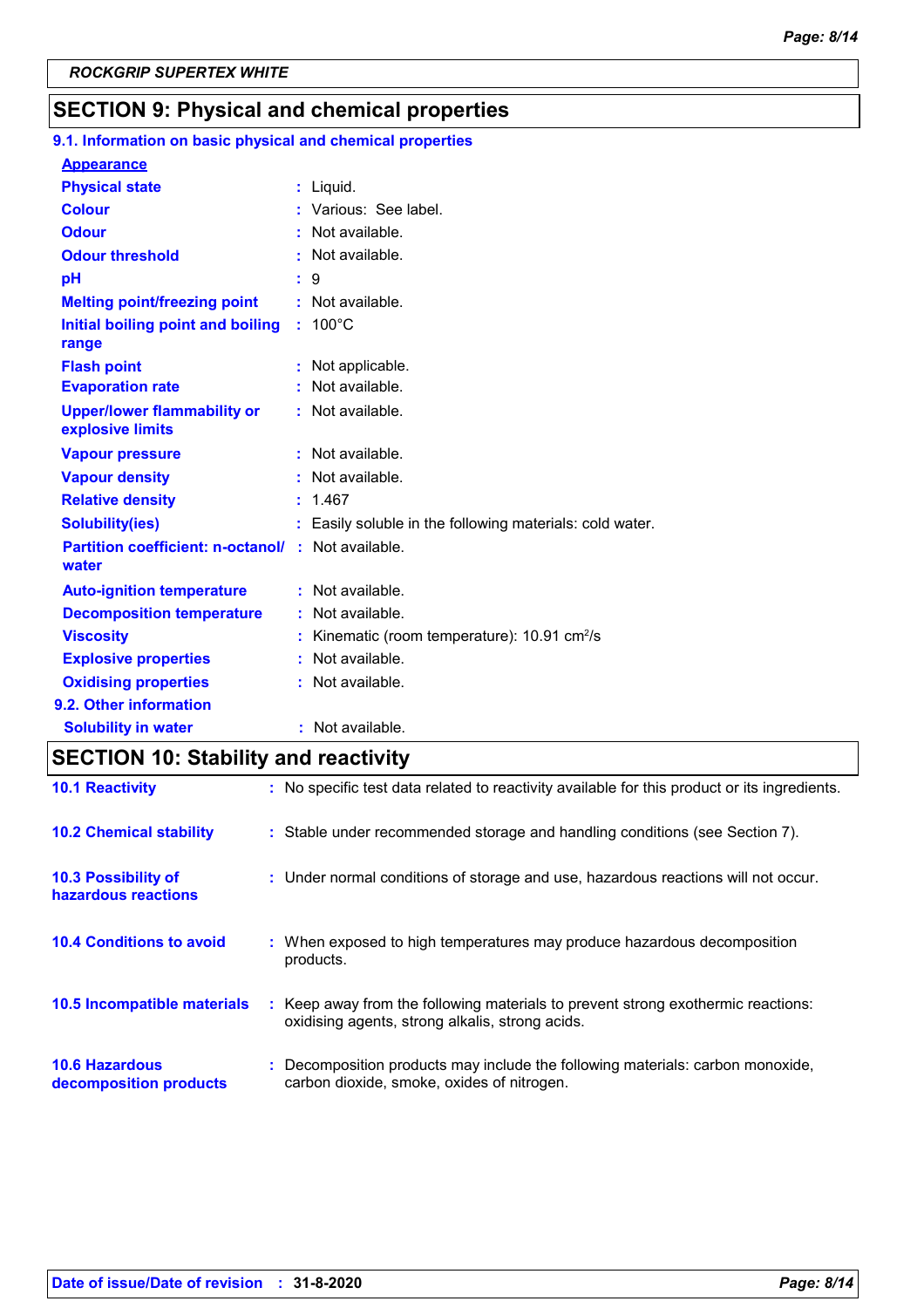## **SECTION 11: Toxicological information**

#### **11.1 Information on toxicological effects**

There are no data available on the mixture itself. The mixture has been assessed following the conventional method of the CLP Regulation (EC) No 1272/2008 and is classified for toxicological properties accordingly. See Sections 2 and 3 for details.

Exposure to component solvent vapour concentrations in excess of the stated occupational exposure limit may result in adverse health effects such as mucous membrane and respiratory system irritation and adverse effects on the kidneys, liver and central nervous system. Symptoms and signs include headache, dizziness, fatigue, muscular weakness, drowsiness and, in extreme cases, loss of consciousness.

Solvents may cause some of the above effects by absorption through the skin. Repeated or prolonged contact with the mixture may cause removal of natural fat from the skin, resulting in non-allergic contact dermatitis and absorption through the skin.

If splashed in the eyes, the liquid may cause irritation and reversible damage.

Ingestion may cause nausea, diarrhea and vomiting.

This takes into account, where known, delayed and immediate effects and also chronic effects of components from short-term and long-term exposure by oral, inhalation and dermal routes of exposure and eye contact.

Contains C(M)IT/MIT(3:1), methylisothiazolinone. May produce an allergic reaction.

#### **Acute toxicity**

| <b>Product/ingredient name</b> | <b>Result</b>                        | <b>Species</b> | <b>Dose</b> | <b>Exposure</b> |
|--------------------------------|--------------------------------------|----------------|-------------|-----------------|
| ethanediol                     | LD50 Intraperitoneal                 | Rat            | 5010 mg/kg  |                 |
|                                | ILD50 Intravenous                    | Rat            | 3260 mg/kg  | -               |
|                                | ILD50 Oral                           | Rat            | 4700 mg/kg  | -               |
|                                | LD50 Route of exposure<br>unreported | Rat            | $13$ g/kg   |                 |
|                                | ILD50 Subcutaneous                   | Rat            | 2800 mg/kg  |                 |

**Conclusion/Summary :** Not available.

#### **Acute toxicity estimates**

Not available.

#### **Irritation/Corrosion**

| <b>Product/ingredient name</b> | <b>Result</b>            | <b>Species</b> | <b>Score</b>             | <b>Exposure</b>  | <b>Observation</b> |
|--------------------------------|--------------------------|----------------|--------------------------|------------------|--------------------|
| ethanediol                     | Eyes - Mild irritant     | Rabbit         | $\overline{\phantom{a}}$ | 24 hours 500     |                    |
|                                |                          |                |                          | milligrams       |                    |
|                                | Eyes - Mild irritant     | Rabbit         | $\overline{\phantom{a}}$ | 1 hours 100      |                    |
|                                |                          |                |                          | milligrams       |                    |
|                                | Eyes - Moderate irritant | Rabbit         | $\overline{\phantom{a}}$ | 6 hours 1440     |                    |
|                                |                          |                |                          | milligrams       |                    |
|                                | Skin - Mild irritant     | Rabbit         | $\overline{\phantom{a}}$ | 555              |                    |
|                                |                          |                |                          | milligrams       |                    |
| $C(M)$ IT/MIT $(3:1)$          | Skin - Severe irritant   | Human          |                          | 0.01 Percent     |                    |
| 2-ethoxyethanol                | Eyes - Mild irritant     | Guinea pig     | $\overline{\phantom{a}}$ | 10               |                    |
|                                |                          |                |                          | Micrograms       |                    |
|                                | Eyes - Mild irritant     | Rabbit         | $\overline{\phantom{a}}$ | 24 hours 500     |                    |
|                                |                          |                |                          | milligrams       |                    |
|                                | Eyes - Moderate irritant | Rabbit         | $\overline{\phantom{a}}$ | 50 milligrams    |                    |
|                                | Skin - Mild irritant     | Rabbit         |                          | 500              |                    |
| 2-methoxyethanol               | Eyes - Mild irritant     | Guinea pig     | $\overline{\phantom{a}}$ | milligrams<br>10 |                    |
|                                |                          |                |                          | Micrograms       |                    |
|                                | Eyes - Mild irritant     | Rabbit         | $\overline{\phantom{a}}$ | 24 hours 500     |                    |
|                                |                          |                |                          | milligrams       |                    |
|                                | Skin - Mild irritant     | Rabbit         |                          | 24 hours 483     |                    |
|                                |                          |                |                          | milligrams       |                    |
|                                |                          |                |                          |                  |                    |
| <b>Conclusion/Summary</b>      | : Not available.         |                |                          |                  |                    |
| <b>Sensitisation</b>           |                          |                |                          |                  |                    |
| <b>Conclusion/Summary</b>      | : Not available.         |                |                          |                  |                    |
| <b>Mutagenicity</b>            |                          |                |                          |                  |                    |
| <b>Conclusion/Summary</b>      | : Not available.         |                |                          |                  |                    |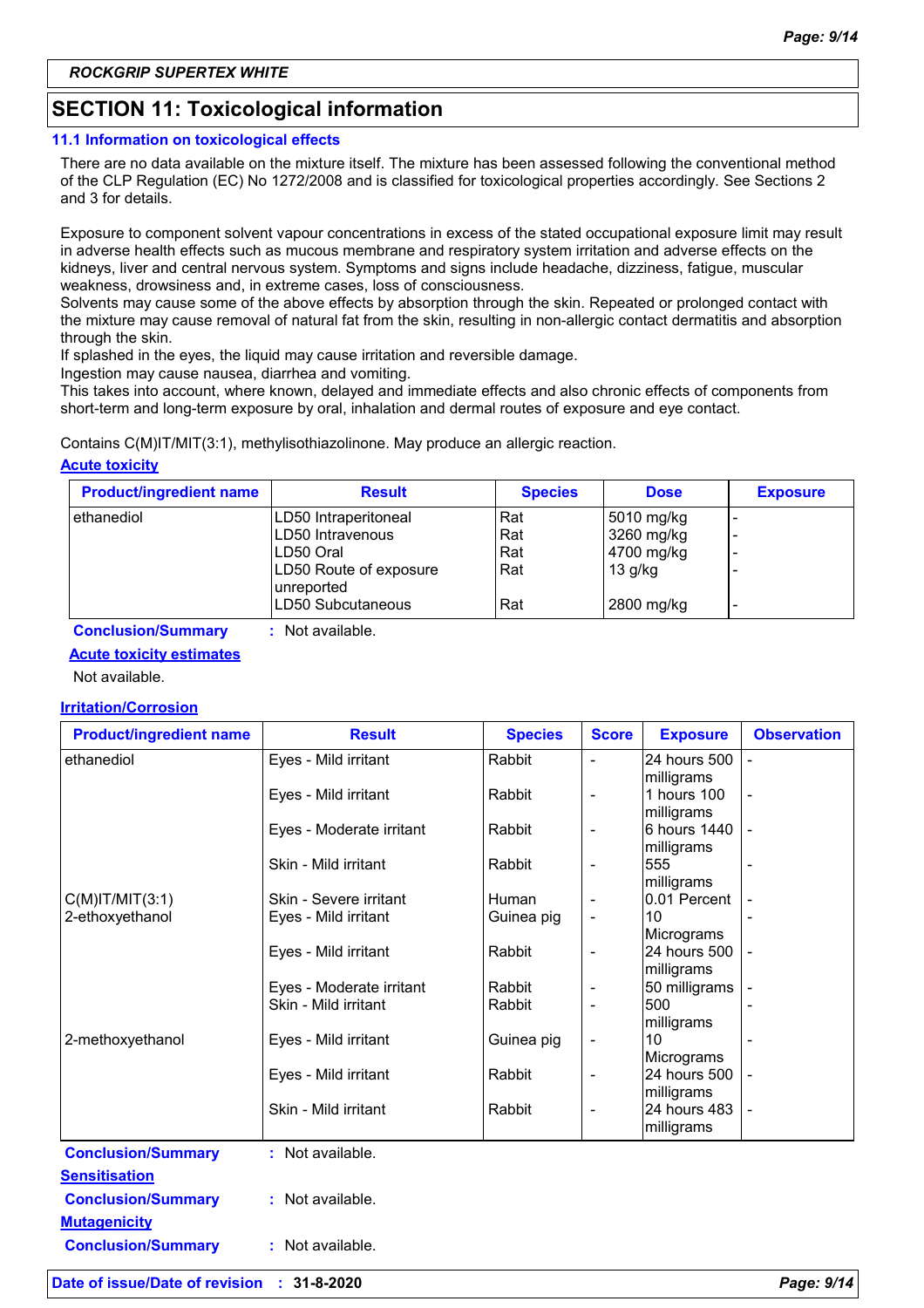## **SECTION 11: Toxicological information**

| <b>Carcinogenicity</b>                                    |                  |
|-----------------------------------------------------------|------------------|
| <b>Conclusion/Summary</b>                                 | : Not available. |
| <u>Reproductive toxicity</u>                              |                  |
| <b>Conclusion/Summary</b>                                 | : Not available. |
| <u>Teratogenicity</u>                                     |                  |
| <b>Conclusion/Summary</b>                                 | : Not available. |
| <b>Specific target organ toxicity (single exposure)</b>   |                  |
| Not available.                                            |                  |
| <b>Specific target organ toxicity (repeated exposure)</b> |                  |
| Not available.                                            |                  |
|                                                           |                  |

#### **Aspiration hazard**

Not available.

#### **Other information :** : Not available.

## **SECTION 12: Ecological information**

#### **12.1 Toxicity**

There are no data available on the mixture itself. Do not allow to enter drains or watercourses.

The mixture has been assessed following the summation method of the CLP Regulation (EC) No 1272/2008 and is classified for eco-toxicological properties accordingly. See Sections 2 and 3 for details.

| <b>Product/ingredient name</b> | <b>Result</b>                                                          | <b>Species</b>                                                               | <b>Exposure</b>      |
|--------------------------------|------------------------------------------------------------------------|------------------------------------------------------------------------------|----------------------|
| ethanediol                     | Acute LC50 13140000 µg/l Fresh water                                   | Crustaceans - Ceriodaphnia<br>dubia                                          | 48 hours             |
|                                | Acute LC50 13900000 µg/l Fresh water                                   | Crustaceans - Ceriodaphnia<br>dubia - Neonate                                | 48 hours             |
|                                | Acute LC50 10500000 µg/l Fresh water                                   | Crustaceans - Ceriodaphnia<br>dubia - Neonate                                | 48 hours             |
|                                | Acute LC50 6900000 µg/l Fresh water                                    | Crustaceans - Ceriodaphnia<br>dubia - Neonate                                | 48 hours             |
|                                | Acute LC50 10000000 µg/l Fresh water                                   | Crustaceans - Ceriodaphnia<br>dubia - Neonate                                | 48 hours             |
|                                | Acute LC50 41100000 µg/l Fresh water                                   | Daphnia - Daphnia magna -<br>Neonate                                         | 48 hours             |
|                                | Acute LC50 47400000 µg/l Fresh water                                   | Daphnia - Daphnia magna -<br>Neonate                                         | 48 hours             |
|                                | Acute LC50 46300000 µg/l Fresh water                                   | Daphnia - Daphnia magna -<br>Neonate                                         | 48 hours             |
|                                | Acute LC50 45500000 µg/l Fresh water                                   | Daphnia - Daphnia magna -<br>Neonate                                         | 48 hours             |
|                                | Acute LC50 41000000 µg/l Fresh water                                   | Daphnia - Daphnia magna -<br>Neonate                                         | 48 hours             |
|                                | Acute LC50 27540 mg/l Fresh water                                      | Fish - Lepomis macrochirus -<br>Juvenile (Fledgling, Hatchling,<br>Weanling) | 96 hours             |
|                                | Acute LC50 52500 mg/l Fresh water                                      | Fish - Pimephales promelas -<br>Fry                                          | 96 hours             |
|                                | Acute LC50 43900 mg/l Fresh water                                      | Fish - Pimephales promelas -<br>Juvenile (Fledgling, Hatchling,<br>Weanling) | 96 hours             |
|                                | Acute LC50 49000000 µg/l Fresh water                                   | Fish - Pimephales promelas -<br>Juvenile (Fledgling, Hatchling,<br>Weanling) | 96 hours             |
| 2-methoxyethanol               | Acute LC50 8050000 µg/l Fresh water<br>Acute LC50 >100 ppm Fresh water | Fish - Pimephales promelas<br>Fish - Lepomis macrochirus                     | 96 hours<br>96 hours |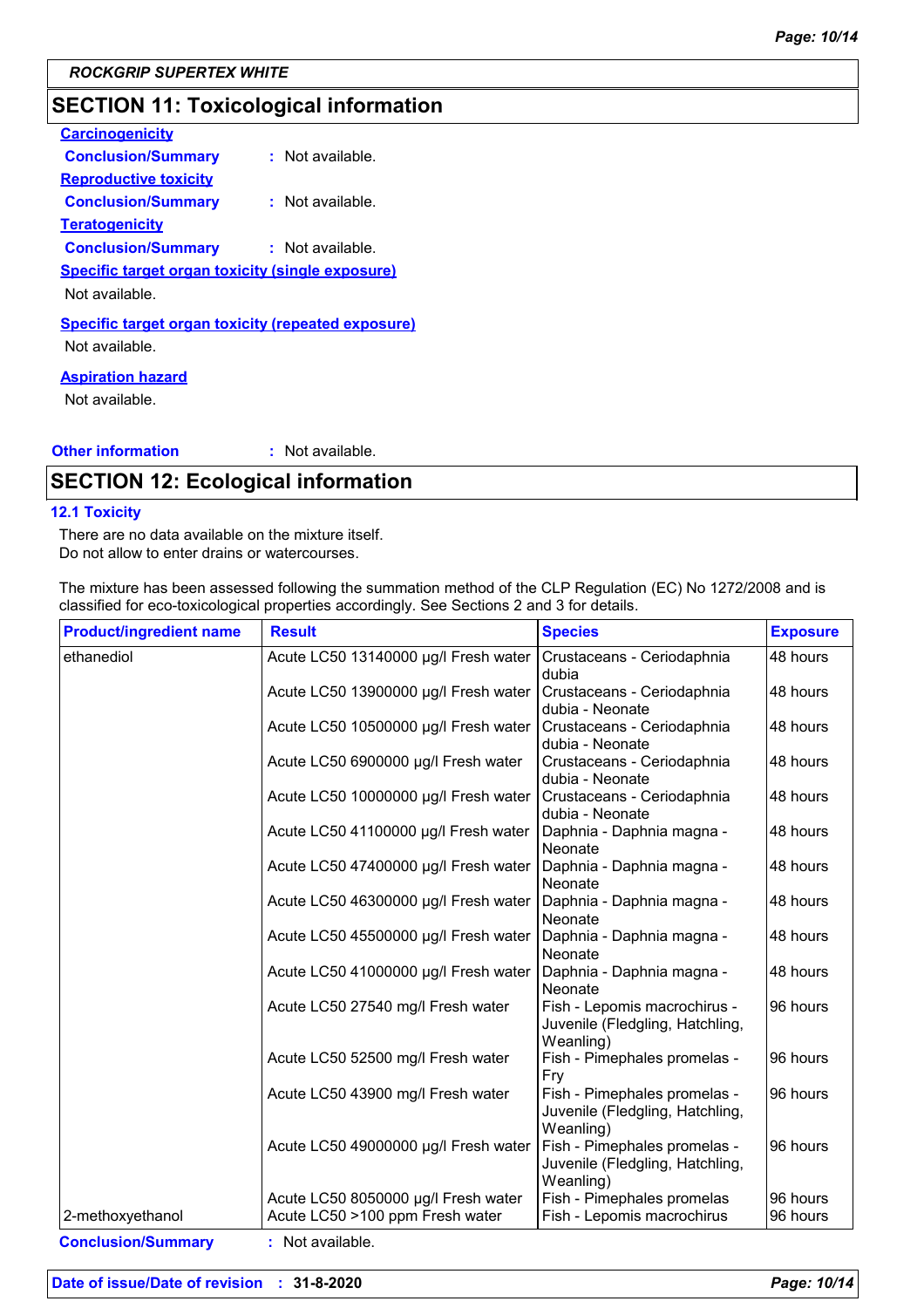## **SECTION 12: Ecological information**

#### **12.2 Persistence and degradability**

**Conclusion/Summary :** Not available.

#### **12.3 Bioaccumulative potential**

| <b>Product/ingredient name</b> | <b>LogP</b> <sub>ow</sub> | <b>BCF</b> | <b>Potential</b> |
|--------------------------------|---------------------------|------------|------------------|
| ethanediol                     | $-1.36$                   |            | <b>low</b>       |
| 2-ethoxyethanol                | $-0.32$                   |            | llow             |
| 2-methoxyethanol               | $-0.77$                   | -          | low              |

| <b>12.4 Mobility in soil</b>                            |                  |
|---------------------------------------------------------|------------------|
| <b>Soil/water partition</b><br><b>coefficient (Koc)</b> | : Not available. |
| <b>Mobility</b>                                         | : Not available. |

| 12.5 Results of PBT and vPvB assessment |                   |
|-----------------------------------------|-------------------|
| <b>PBT</b>                              | : Not applicable. |
| <b>vPvB</b>                             | : Not applicable. |

**12.6 Other adverse effects** : No known significant effects or critical hazards.

## **SECTION 13: Disposal considerations**

The information in this section contains generic advice and guidance. The list of Identified Uses in Section 1 should be consulted for any available use-specific information provided in the Exposure Scenario(s).

#### **13.1 Waste treatment methods**

| <b>Product</b>                 |                                                                                                                                                                                                                                                                                                                                                                                                                                                                                                                                                    |
|--------------------------------|----------------------------------------------------------------------------------------------------------------------------------------------------------------------------------------------------------------------------------------------------------------------------------------------------------------------------------------------------------------------------------------------------------------------------------------------------------------------------------------------------------------------------------------------------|
| <b>Methods of disposal</b>     | The generation of waste should be avoided or minimised wherever possible.<br>Disposal of this product, solutions and any by-products should at all times comply<br>with the requirements of environmental protection and waste disposal legislation<br>and any regional local authority requirements. Dispose of surplus and non-<br>recyclable products via a licensed waste disposal contractor. Waste should not be<br>disposed of untreated to the sewer unless fully compliant with the requirements of<br>all authorities with jurisdiction. |
| <b>Hazardous waste</b>         | The classification of the product may meet the criteria for a hazardous waste.<br>÷.                                                                                                                                                                                                                                                                                                                                                                                                                                                               |
| <b>Disposal considerations</b> | Do not allow to enter drains or watercourses.<br>Dispose of according to all federal, state and local applicable regulations.<br>If this product is mixed with other wastes, the original waste product code may no<br>longer apply and the appropriate code should be assigned.<br>For further information, contact your local waste authority.                                                                                                                                                                                                   |
| <b>Packaging</b>               |                                                                                                                                                                                                                                                                                                                                                                                                                                                                                                                                                    |
| <b>Methods of disposal</b>     | The generation of waste should be avoided or minimised wherever possible. Waste<br>packaging should be recycled. Incineration or landfill should only be considered<br>when recycling is not feasible.                                                                                                                                                                                                                                                                                                                                             |
| <b>Disposal considerations</b> | Using information provided in this safety data sheet, advice should be obtained from<br>the relevant waste authority on the classification of empty containers.<br>Empty containers must be scrapped or reconditioned.<br>Dispose of containers contaminated by the product in accordance with local or<br>national legal provisions.                                                                                                                                                                                                              |
| <b>Type of packaging</b>       | European waste catalogue (EWC)                                                                                                                                                                                                                                                                                                                                                                                                                                                                                                                     |
| <b>CEPE Paint Guidelines</b>   | 15 01 10*<br>packaging containing residues of or contaminated by<br>hazardous substances                                                                                                                                                                                                                                                                                                                                                                                                                                                           |
| <b>Special precautions</b>     | : This material and its container must be disposed of in a safe way. Care should be<br>taken when handling emptied containers that have not been cleaned or rinsed out.<br>Empty containers or liners may retain some product residues. Avoid dispersal of<br>spilt material and runoff and contact with soil, waterways, drains and sewers.                                                                                                                                                                                                       |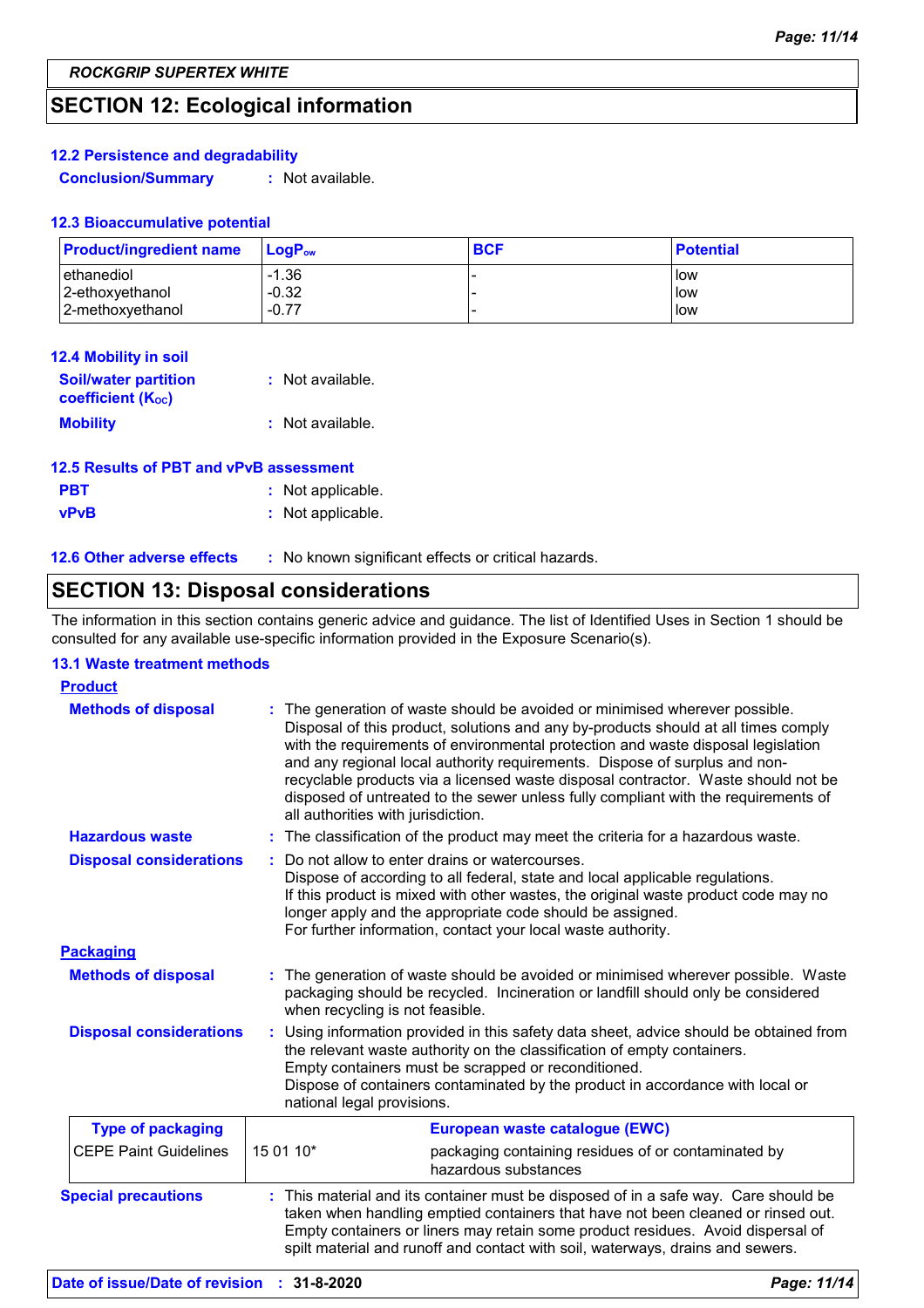$\Gamma$ 

### **SECTION 14: Transport information**

|                                                                                             | material is not packaged in the correct approved packaging required of these<br>methods of transport.                                                                                                                  |                 |  |  |  |
|---------------------------------------------------------------------------------------------|------------------------------------------------------------------------------------------------------------------------------------------------------------------------------------------------------------------------|-----------------|--|--|--|
|                                                                                             | <b>ADR</b>                                                                                                                                                                                                             | <b>IMDG</b>     |  |  |  |
| 14.1 UN number                                                                              | Not regulated.                                                                                                                                                                                                         | Not regulated.  |  |  |  |
| 14.2 UN proper<br>shipping name                                                             | Not applicable.                                                                                                                                                                                                        | Not applicable. |  |  |  |
| <b>14.3 Transport</b><br>hazard class(es)<br><b>Class</b>                                   | Not applicable.                                                                                                                                                                                                        | Not applicable. |  |  |  |
| <b>Subsidiary class</b>                                                                     |                                                                                                                                                                                                                        |                 |  |  |  |
| <b>14.4 Packing group</b>                                                                   | Not applicable.                                                                                                                                                                                                        | Not applicable. |  |  |  |
| 14.5<br><b>Environmental</b><br>hazards                                                     |                                                                                                                                                                                                                        |                 |  |  |  |
| <b>Marine pollutant</b>                                                                     | No.                                                                                                                                                                                                                    | No.             |  |  |  |
| <b>Marine pollutant</b><br><b>substances</b>                                                |                                                                                                                                                                                                                        | Not available.  |  |  |  |
| <b>14.6 Special</b><br>precautions for<br>user                                              | Transport within user's premises: always<br>transport in closed containers that are upright<br>and secure. Ensure that persons transporting<br>the product know what to do in the event of an<br>accident or spillage. |                 |  |  |  |
| <b>HI/Kemler number</b>                                                                     | Not available.                                                                                                                                                                                                         |                 |  |  |  |
| <b>Emergency</b><br>schedules (EmS)                                                         |                                                                                                                                                                                                                        | Not applicable. |  |  |  |
| <b>14.7 Transport in bulk</b><br>according to Annex II of<br><b>MARPOL and the IBC Code</b> | : Not applicable.                                                                                                                                                                                                      |                 |  |  |  |
| <b>Additional</b><br>information                                                            |                                                                                                                                                                                                                        |                 |  |  |  |

#### **15.1 Safety, health and environmental regulations/legislation specific for the substance or mixture EU Regulation (EC) No. 1907/2006 (REACH)**

#### **Annex XIV - List of substances subject to authorisation**

#### **Annex XIV**

None of the components are listed, or the component present is below its threshold.

#### **Substances of very high concern**

| <b>Ingredient name</b> | <b>Intrinsic property</b> | <b>Status</b> | Reference<br>number | <b>Date of</b><br><b>revision</b> |
|------------------------|---------------------------|---------------|---------------------|-----------------------------------|
| 2-ethoxyethanol        | Toxic to reproduction     | Candidate     | ED/95/2010          | 12/15/2010                        |
| 2-methoxyethanol       | Toxic to reproduction     | Candidate     | ED/95/2010          | 12/15/2010                        |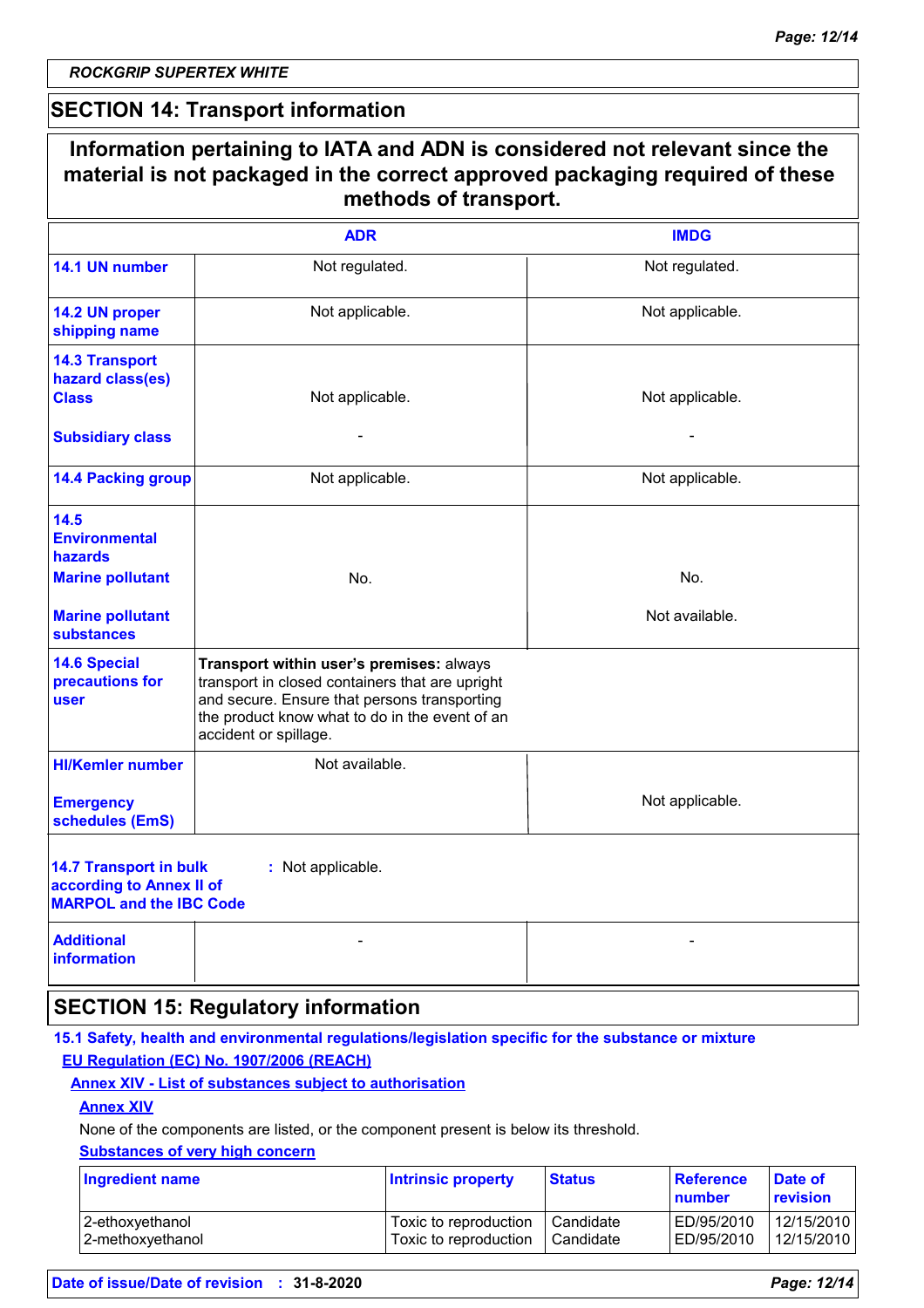## **SECTION 15: Regulatory information**

| <b>Annex XVII - Restrictions</b><br>: Not applicable.<br>on the manufacture,<br>placing on the market<br>and use of certain<br>dangerous substances,<br>mixtures and articles                                          |                                                                                                                                                                                                                                                                                                                                                                                                        |
|------------------------------------------------------------------------------------------------------------------------------------------------------------------------------------------------------------------------|--------------------------------------------------------------------------------------------------------------------------------------------------------------------------------------------------------------------------------------------------------------------------------------------------------------------------------------------------------------------------------------------------------|
| <b>Other EU regulations</b><br><b>VOC for Ready-for-Use</b><br>: Not applicable.<br><b>Mixture</b><br>Ozone depleting substances (1005/2009/EU)                                                                        |                                                                                                                                                                                                                                                                                                                                                                                                        |
| Not listed.                                                                                                                                                                                                            |                                                                                                                                                                                                                                                                                                                                                                                                        |
| Prior Informed Consent (PIC) (649/2012/EU)<br>Not listed.                                                                                                                                                              |                                                                                                                                                                                                                                                                                                                                                                                                        |
| <b>Seveso Directive</b><br>This product is not controlled under the Seveso Directive.<br><b>International regulations</b><br><b>Chemical Weapon Convention List Schedules I, II &amp; III Chemicals</b><br>Not listed. |                                                                                                                                                                                                                                                                                                                                                                                                        |
| <b>Montreal Protocol (Annexes A, B, C, E)</b><br>Not listed.                                                                                                                                                           |                                                                                                                                                                                                                                                                                                                                                                                                        |
| <b>Stockholm Convention on Persistent Organic Pollutants</b><br>Not listed.                                                                                                                                            |                                                                                                                                                                                                                                                                                                                                                                                                        |
| <b>Rotterdam Convention on Prior Informed Consent (PIC)</b><br>Not listed.                                                                                                                                             |                                                                                                                                                                                                                                                                                                                                                                                                        |
| <b>UNECE Aarhus Protocol on POPs and Heavy Metals</b><br>Not listed.                                                                                                                                                   |                                                                                                                                                                                                                                                                                                                                                                                                        |
| <b>15.2 Chemical safety</b><br>assessment                                                                                                                                                                              | : No Chemical Safety Assessment has been carried out.                                                                                                                                                                                                                                                                                                                                                  |
| <b>SECTION 16: Other information</b>                                                                                                                                                                                   |                                                                                                                                                                                                                                                                                                                                                                                                        |
| <b>CEPE code</b><br>: 1                                                                                                                                                                                                |                                                                                                                                                                                                                                                                                                                                                                                                        |
| $\nabla$ Indicates information that has changed from previously issued version.                                                                                                                                        |                                                                                                                                                                                                                                                                                                                                                                                                        |
| <b>Abbreviations and acronyms : ATE = Acute Toxicity Estimate</b><br>1272/2008]                                                                                                                                        | CLP = Classification, Labelling and Packaging Regulation [Regulation (EC) No.<br>DMEL = Derived Minimal Effect Level<br>DNEL = Derived No Effect Level<br>EUH statement = CLP-specific Hazard statement<br>PBT = Persistent, Bioaccumulative and Toxic<br><b>PNEC = Predicted No Effect Concentration</b><br><b>RRN = REACH Registration Number</b><br>vPvB = Very Persistent and Very Bioaccumulative |

**Procedure used to derive the classification according to Regulation (EC) No. 1272/2008 [CLP/GHS]**

| <b>Classification</b>   | <b>Justification</b> |
|-------------------------|----------------------|
| Skin Sens. 1, H317      | Calculation method   |
| Aquatic Chronic 3, H412 | Calculation method   |

**Full text of abbreviated H statements**